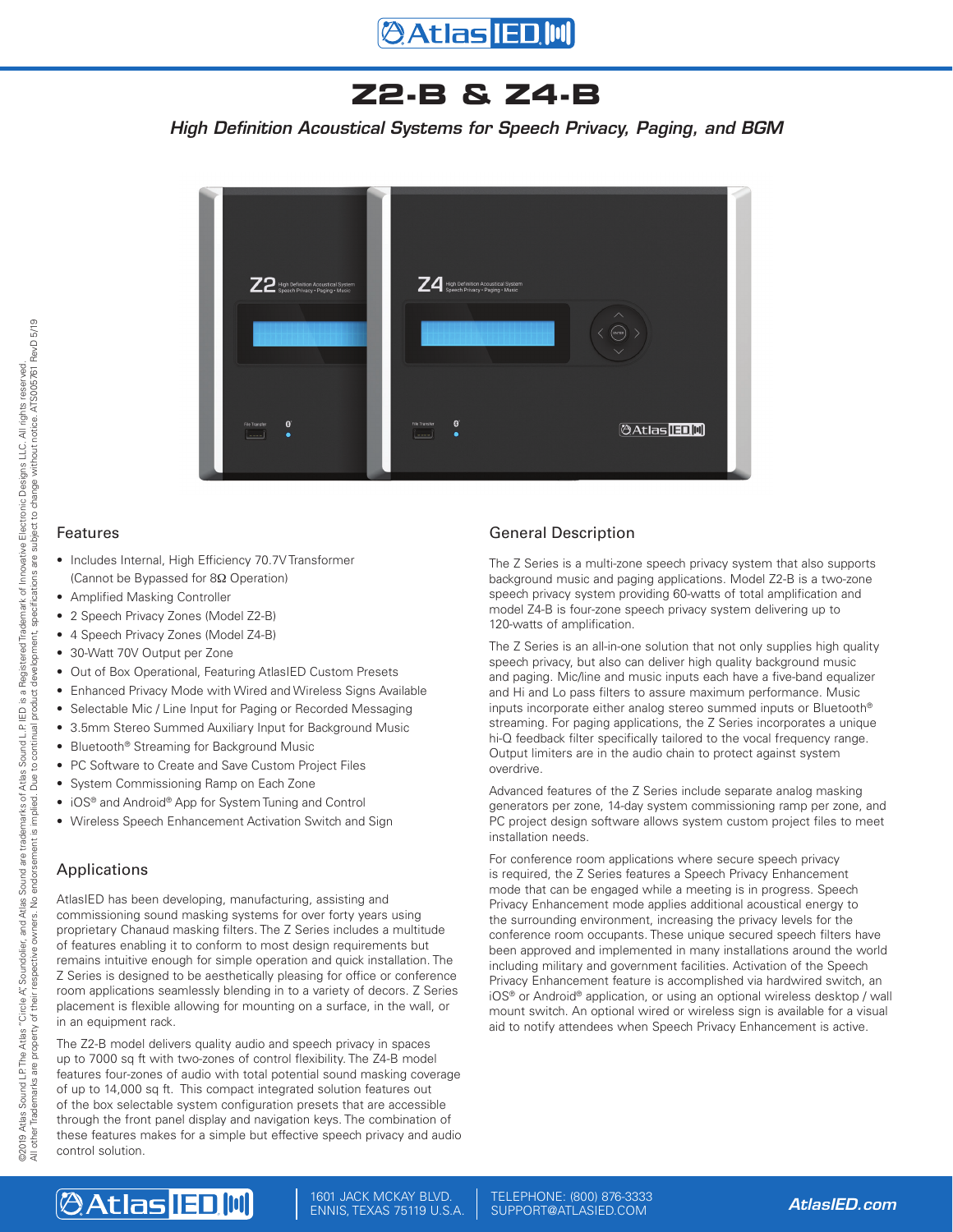## **@Atlas IED M**

| <b>System</b>                                                               | $Z2-B$                                                                                                                                                                             | $Z4-B$                                            |  |  |
|-----------------------------------------------------------------------------|------------------------------------------------------------------------------------------------------------------------------------------------------------------------------------|---------------------------------------------------|--|--|
| Type                                                                        | 60-Watt 2-Zone High Definition Acoustical System                                                                                                                                   | 120-Watt 4-Zone High Definition Acoustical System |  |  |
| Power Supply Type                                                           | 24VDC (2.5A) External Power Supply                                                                                                                                                 | 24VDC (5A) External Power Supply                  |  |  |
| Independent Analog Noise Generators                                         | 2                                                                                                                                                                                  | $\overline{4}$                                    |  |  |
| Independent Zones for Indirect Field Masking,<br>Paging or Background Audio | $\overline{2}$                                                                                                                                                                     | $\overline{4}$                                    |  |  |
| Independent Zones for Direct Field Masking                                  | $\mathbf{1}$                                                                                                                                                                       | 2                                                 |  |  |
| <b>Output Power (Note 1)</b>                                                |                                                                                                                                                                                    |                                                   |  |  |
| 70V per Zone                                                                | 30-Watts                                                                                                                                                                           |                                                   |  |  |
| <b>Factory Default Settings (As Shipped)</b>                                |                                                                                                                                                                                    |                                                   |  |  |
| <b>Amplifier Configuration</b>                                              | 2 Zone (Indirect Field Masking)                                                                                                                                                    | 4 Zone (Indirect Field Masking)                   |  |  |
| Level Controls Assignment                                                   | Masking Level, Mic / Line, AUX & Bluetooth® Adjustable via Front Panel Navigation                                                                                                  |                                                   |  |  |
| I/O Matrix                                                                  | Mic / Line, AUX, Bluetooth® Routed to Zone 1-2 or 1-4                                                                                                                              |                                                   |  |  |
| Level Settings                                                              | Master Levels Set to -10dB<br>Masking Set to -20dBU<br>Mic / Line Set to Mic-10dBu<br>Aux 3.5mm & Bluetooth® Sensitivity Set to .775mV, Level -10dB TBD, Muted                     |                                                   |  |  |
| Masking Zone DSP Settings                                                   | Zones 1-4 Configured the Same, Masking $EQ - Set$ to Preset #1 Factory Default File 1.xx<br>Open Ceiling Curve, Level -20dB, Privacy Level +6dB                                    |                                                   |  |  |
| Music Input DSP Settings                                                    | Input Sensitivity HPF 120Hz, LPF 15kHz, EQ 5 Bands = 0dBU, Limiter = 0dB, Zone Levels -10dB, Paging Mute<br>Receive OFF                                                            |                                                   |  |  |
| Paging Input DSP Settings                                                   | Mic Mode, Phantom Off, VOX Music AUX / BT Mute Setting Off, Paging Feedback Filter Off,<br>HPF 120Hz, LPF 15KHz, EQ 5 Bands = 0dB, Limiter = 0dB, Zone Levels -10                  |                                                   |  |  |
| <b>GPIO Control Ports (Rear Panel)</b>                                      | Enhanced Speech Privacy Engage, Privacy Sign Output, Fault                                                                                                                         |                                                   |  |  |
| <b>Inputs</b>                                                               |                                                                                                                                                                                    |                                                   |  |  |
| Input Quantity                                                              | Speech Privacy Engage, Privacy Sign Output, Fault                                                                                                                                  |                                                   |  |  |
| Input Type (Line Balanced or Unbalanced)                                    | Mic / Balanced Line selectable, 3 Position Phx 3.5mm pitch.<br>AUX 3.5mm L & R Summed Unbalanced, Bluetooth®<br>(Note: Bluetooth® and AUX 3.5mm Share the same Level control & EQ) |                                                   |  |  |
| Input Impedance                                                             | $40k\Omega$                                                                                                                                                                        |                                                   |  |  |
| <b>Input Sensitivity</b>                                                    | Mic 10mV<br>Line 1V<br>Music (Bluetooth® & AUX 3.5mm) Selectable, 1V, 775mv, 500mV, 316mV                                                                                          |                                                   |  |  |
| Maximum Input Level Vrms                                                    | Mic 50mV, Line 2V, AUX 2V                                                                                                                                                          |                                                   |  |  |
| Input Connectors Type                                                       | Mic / Line 3.5mm Euro Block, AUX 3.5mm TRS, Bluetooth®                                                                                                                             |                                                   |  |  |
| <b>Level Control</b>                                                        |                                                                                                                                                                                    |                                                   |  |  |
| Front Panel Navigation Keys                                                 | Masking Zones 1-4, Paging (Mic / Line), Music, Master Zones 1-4                                                                                                                    |                                                   |  |  |
| App Control                                                                 | Masking Zones 1-4, Paging (Mic / Line), Music, Master Zones 1-4                                                                                                                    |                                                   |  |  |
| <b>Status Indicators</b>                                                    |                                                                                                                                                                                    |                                                   |  |  |
| Power                                                                       | Front Panel Display                                                                                                                                                                |                                                   |  |  |
| Input Signal                                                                | No                                                                                                                                                                                 |                                                   |  |  |
| Output Signal                                                               | No                                                                                                                                                                                 |                                                   |  |  |
| Output Fault                                                                | Front Panel Display                                                                                                                                                                |                                                   |  |  |
| Bluetooth <sup>®</sup> Music                                                | Front Panel LED (Blue)                                                                                                                                                             |                                                   |  |  |
| <b>Front Panel Features</b>                                                 |                                                                                                                                                                                    |                                                   |  |  |
| Power Switch                                                                | Navigation Enter Button (Press and hold for 3 seconds)                                                                                                                             |                                                   |  |  |
| Display                                                                     | 2x 24 Segment, Blue Illumination                                                                                                                                                   |                                                   |  |  |
| USB                                                                         | <b>USB Standard</b>                                                                                                                                                                |                                                   |  |  |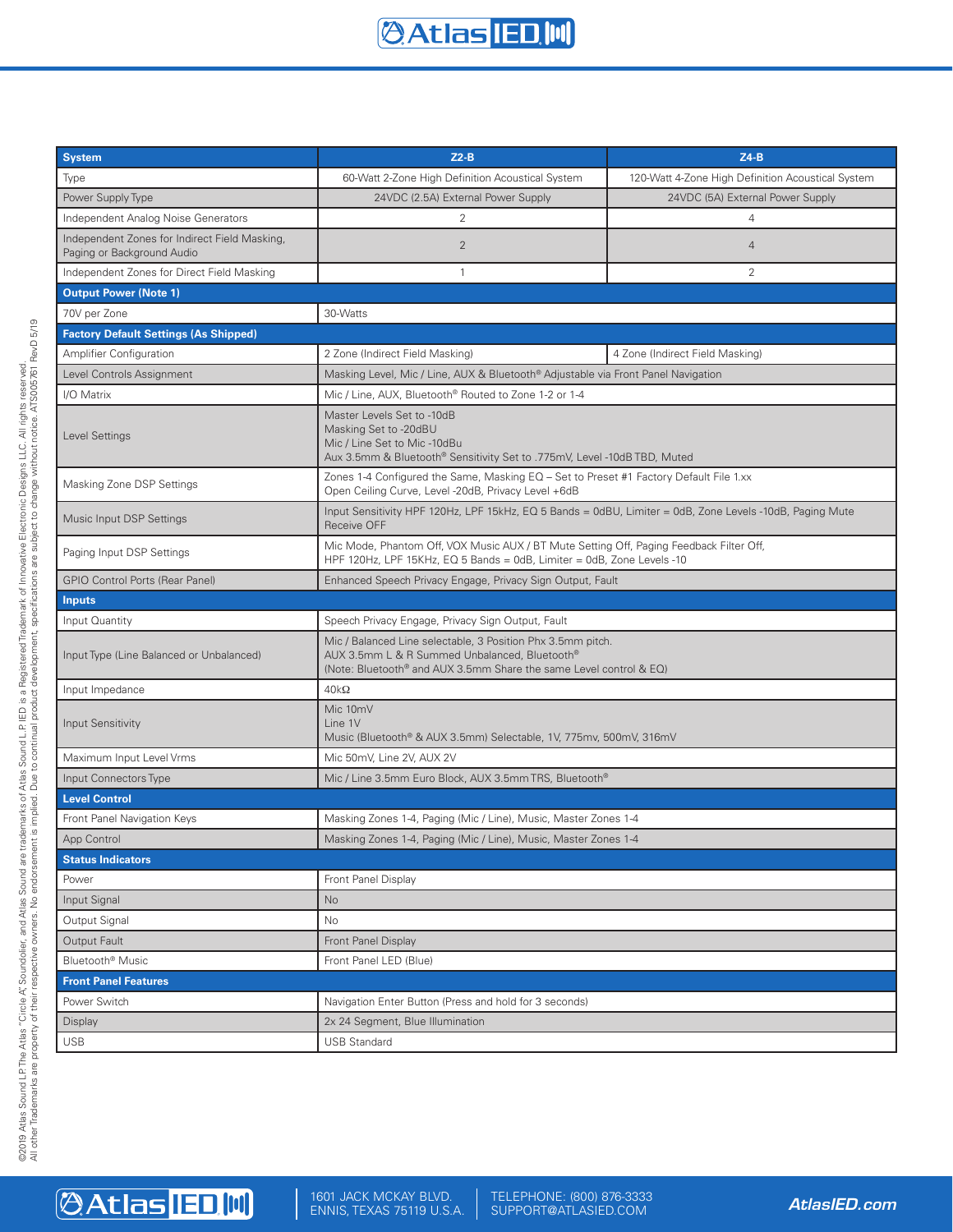

| <b>Internal Panel Features</b>                                  |                                                                                                                                                                                                                                                     |  |  |  |
|-----------------------------------------------------------------|-----------------------------------------------------------------------------------------------------------------------------------------------------------------------------------------------------------------------------------------------------|--|--|--|
| Power Input                                                     | 24V DC, $Z4 = 5A$ , $Z2 = 2.5A$ , 2 Position, 5.08mm Euro Block, (Phoenix)                                                                                                                                                                          |  |  |  |
| <b>AUX Input</b>                                                | 3.5mm TRS Jack                                                                                                                                                                                                                                      |  |  |  |
| Paging (Mic / Line)                                             | 3 Position, 3.5mm Euro Block, (Phoenix)                                                                                                                                                                                                             |  |  |  |
| Fault GPIO                                                      | Contact Closure (NC), Opens upon power failure or fault, 2 position Euro block, 3.5mm                                                                                                                                                               |  |  |  |
| Privacy Engage                                                  | 3 Position, 3.5mm Euro Block, (Phoenix), 10VDC Out, GND, Activation ports                                                                                                                                                                           |  |  |  |
| Zone 1-4 Amplifier Outputs (Direct Field Masking)               | 4 RJ45                                                                                                                                                                                                                                              |  |  |  |
| Zone 1-4 Amplifier Outputs (Indirect Field Masking)             | 2 Position, 5.08mm Euro Block, (Phoenix)                                                                                                                                                                                                            |  |  |  |
| <b>DSP Features and Elements</b>                                |                                                                                                                                                                                                                                                     |  |  |  |
| Level Control                                                   | Paging (Mic / Line), Music (AUX & Bluetooth®), Masking Zone 1,2,3,4, Master Level Zone 1,2,3,4<br>Enhanced Privacy Level Masking Zone 1,2,3,4                                                                                                       |  |  |  |
| System Commissioning Ramp                                       | Separate Commissioning Ramps for Each Masking Zone Output, Duration Settings 1-14 Day Selection Made in<br>Preset Software, Front Panel On / Off Selection per Zone,<br>7 Day Battery Clock Back Up                                                 |  |  |  |
| Masking Noise                                                   | Pink and White Noise Analog Generators                                                                                                                                                                                                              |  |  |  |
| Presets                                                         | 10 Total, Factory Presets Note: Subject to change. Custom Presets can be Created in Z Series Software and<br>Uploaded via USB Port                                                                                                                  |  |  |  |
| Hi and Low Pass Filters                                         | Paging (Mic / Line), Music (AUX / BT), Masking Zone 1,2,3,4, 12db Butterworth, Variable Frequency, Enable / Disable<br><b>Button</b>                                                                                                                |  |  |  |
| EQ                                                              | Music (AUX / BT) - 5 Filters (Q1.4, 1.0 BW) +/-12dB, SHS Filter<br>Paging (Mic / Line) - 5 Filters (Q3.25, 0.44 BW), Feedback Filter (Frequency Range 200Hz - 6kHz, Q14,0.10 BW) -20dB<br>Masking Per Zone - 20 Filters (Q4.3, 0.33 BW, 1/3 Octave) |  |  |  |
| Delay                                                           | N/A                                                                                                                                                                                                                                                 |  |  |  |
| Limiter                                                         | Music (AUX / BT), Paging (Mic / Line), Threshold 0db to -15dB                                                                                                                                                                                       |  |  |  |
| DSP Type                                                        | 24-Bit                                                                                                                                                                                                                                              |  |  |  |
| <b>Interface Control Ports</b>                                  |                                                                                                                                                                                                                                                     |  |  |  |
| <b>USB</b>                                                      | USB for Fat32 Formatted USB Drive                                                                                                                                                                                                                   |  |  |  |
| <b>Wireless Sign Connectivity</b>                               | 915MHz with BLE® Control                                                                                                                                                                                                                            |  |  |  |
| Bluetooth <sup>®</sup>                                          | Bluetooth <sup>®</sup> version 4.1                                                                                                                                                                                                                  |  |  |  |
| <b>GPIO Ports</b>                                               |                                                                                                                                                                                                                                                     |  |  |  |
| Location                                                        | Internal                                                                                                                                                                                                                                            |  |  |  |
| <b>GPIO Ports</b>                                               | Qty 2 Functions                                                                                                                                                                                                                                     |  |  |  |
|                                                                 | 1. Speech Privacy Enhancement - Euro Block PHX Type 3.5mm, 3 Pins, Ground, +10VDC                                                                                                                                                                   |  |  |  |
| Connection                                                      | (Output After Engaged), C1<br>2. Fault Reporting – Euro Block PHX Type 3.5mm, 2 Pins Contact Closure (NC) (Open for power failure                                                                                                                   |  |  |  |
|                                                                 | or amp Channel fault)                                                                                                                                                                                                                               |  |  |  |
| Functions                                                       | 1. Speech Privacy Engage & Privacy Sign Output<br>2. Fault Reporting                                                                                                                                                                                |  |  |  |
| <b>Amplifier Zone Output Terminals (Direct Field Masking)</b>   |                                                                                                                                                                                                                                                     |  |  |  |
| Output Connectors Type                                          | <b>RJ45</b>                                                                                                                                                                                                                                         |  |  |  |
| Number of Terminals                                             | Qty 4 RJ45 (32 Pins)                                                                                                                                                                                                                                |  |  |  |
| Output Connectors Fixed or Removable                            | Fixed                                                                                                                                                                                                                                               |  |  |  |
| Wire Type Required                                              | CATe 5,6                                                                                                                                                                                                                                            |  |  |  |
| <b>Amplifier Zone Output Terminals (Indirect Field Masking)</b> |                                                                                                                                                                                                                                                     |  |  |  |
| <b>Output Connectors Type</b>                                   | 5.08mm Euro Block, (Phoenix)                                                                                                                                                                                                                        |  |  |  |
| Number of Terminals                                             | Z2-B: 4 (2 Amplifier Channels), Z4-B: 8 (4 Amplifier Channels)                                                                                                                                                                                      |  |  |  |
| Output Connectors Fixed or Removable                            | Removable                                                                                                                                                                                                                                           |  |  |  |
| <b>Wire Size</b>                                                | 14 AWG                                                                                                                                                                                                                                              |  |  |  |
| <b>Terminal Spacing</b>                                         | 5.08mm                                                                                                                                                                                                                                              |  |  |  |
| <b>Current Rating</b>                                           | 12A per Terminal                                                                                                                                                                                                                                    |  |  |  |
| Wire Class Required                                             | Class 2                                                                                                                                                                                                                                             |  |  |  |

# **@Atlas ED.IIII**

1601 JACK MCKAY BLVD. ENNIS, TEXAS 75119 U.S.A. *AtlasIED.com* TELEPHONE: (800) 876-3333 SUPPORT@ATLASIED.COM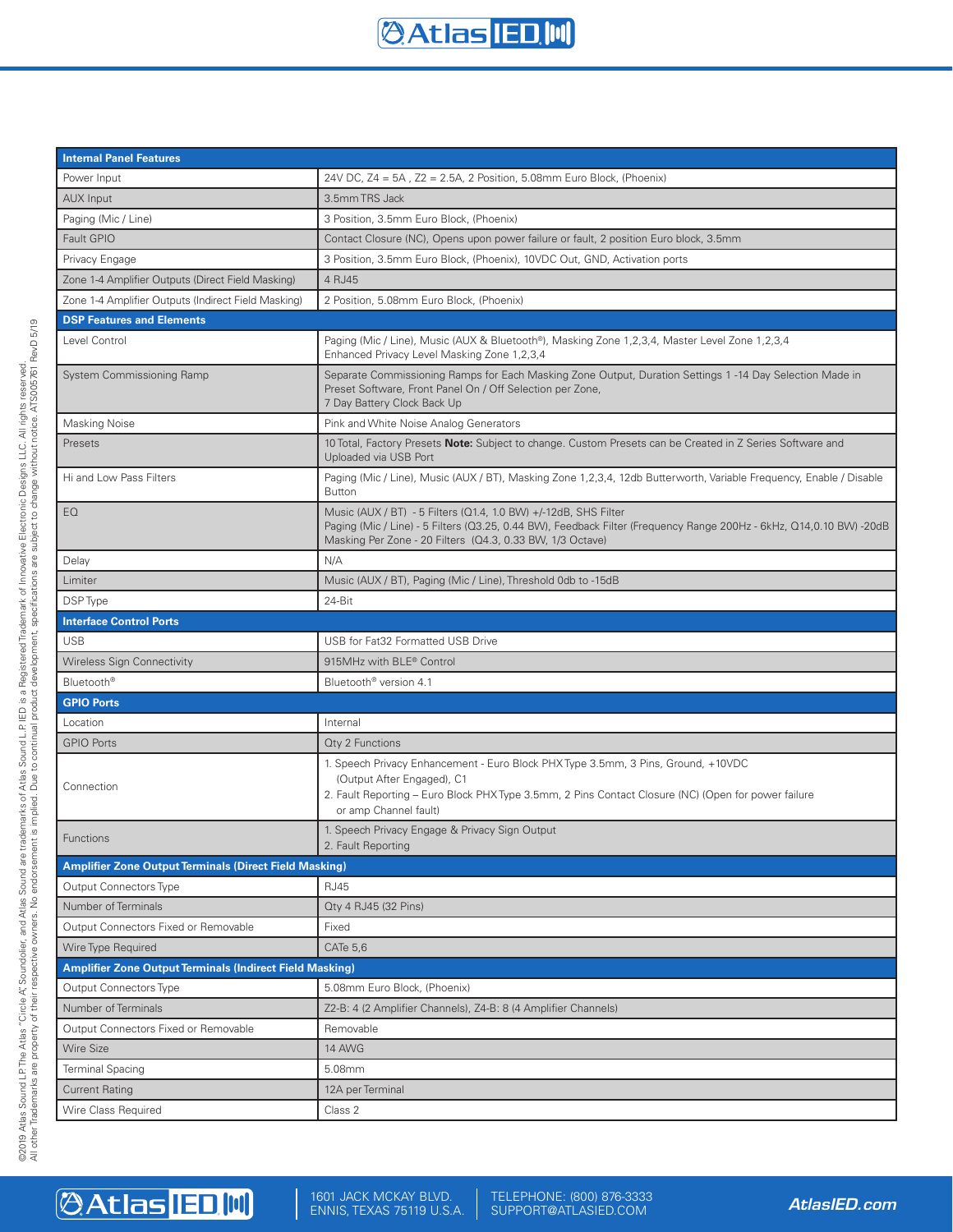

| <b>Cooling</b>                                                     |                                                                                                                       |              |                     |  |  |
|--------------------------------------------------------------------|-----------------------------------------------------------------------------------------------------------------------|--------------|---------------------|--|--|
| Convection                                                         | Yes                                                                                                                   |              |                     |  |  |
| <b>Electrical Specifications (General)</b>                         |                                                                                                                       |              |                     |  |  |
| <b>Masking Generator</b>                                           | One Per Amplifier Channel                                                                                             |              |                     |  |  |
| Total Harmonic Distortion 1kHz and 1dB Below<br><b>Rated Power</b> | Typical, 0.2%                                                                                                         |              |                     |  |  |
| Frequency Response                                                 | 50Hz - 15kHz (DSP Filters Set to Flat)                                                                                |              |                     |  |  |
| Signal to Noise Ratio                                              | >90dB Below Rated Output (A-weighted)                                                                                 |              |                     |  |  |
| Damping Factor (20Hz to 400Hz)                                     | N/A                                                                                                                   |              |                     |  |  |
| <b>Slew Rate</b>                                                   | N/A                                                                                                                   |              |                     |  |  |
| Crosstalk                                                          | 69dB @ 1kHz                                                                                                           |              |                     |  |  |
| Protection                                                         | Hi / Low Input Voltage, Thermal, Short, Over Current                                                                  |              |                     |  |  |
| Max Output Peak Voltage                                            | 100V (Meets Class 2 Low Voltage Wire Codes)                                                                           |              |                     |  |  |
| File Storage                                                       | Recall or Save to Device, Recall or Save to USB Drive                                                                 |              |                     |  |  |
| <b>AC Power Requirements</b>                                       |                                                                                                                       |              |                     |  |  |
| Operating Voltage                                                  | External Supply 110V-230V, 50/60Hz                                                                                    |              |                     |  |  |
| Mains Interface                                                    | IEC C7 Receptacle to Inline Power Supply, To Amp - 24V DC Output 2 Position, 5.08mm Euro Block, (Phoenix)             |              |                     |  |  |
| Power Cord (Included)                                              | 1.2m, NEMA 1-15P Standard USA 2 Pin Plug to IEC C7 Receptacle with 18/2<br>SPT-2 Black<br>Rated up to 7A 125V to 240V |              |                     |  |  |
| Minimum Power-Up Voltage                                           | 100V                                                                                                                  |              |                     |  |  |
| Maximum Operating Voltage                                          | 240V                                                                                                                  |              |                     |  |  |
| Recommended AC Mains Current Requirements                          | 10A                                                                                                                   |              |                     |  |  |
| <b>Power Consumption and Current Draw (Note 4)</b>                 | Amps Z2/Z4                                                                                                            | Watts Z2/Z4  | <b>BTU Z2/Z4</b>    |  |  |
| Standby / APD Mode                                                 | N/A                                                                                                                   | N/A          | N/A                 |  |  |
| Idle Active / On                                                   | 120mA / 160mA                                                                                                         | 6.7W / 10.2W | 22.6 BTU / 34.8 BTU |  |  |
| Average Power, All Channels Driven (Note 2)                        | 280mA / 560mA                                                                                                         | 21W/40W      | 71 BTU / 136 BTU    |  |  |
| Max Power, All Channels Driven (Note 3)                            | 1A/1.9A                                                                                                               | 73W / 140W   | 250 BTU / 477 BTU   |  |  |
| <b>Dimensions and Weight</b>                                       |                                                                                                                       |              |                     |  |  |
| <b>Rack Mount Requirements</b>                                     | 5RU, 19" ZSERIES-RMK                                                                                                  |              |                     |  |  |
| Dimensions - Unit (without Dress Ring)                             | W 10.7" x H 8.17" x D 2.32" (272mm x 208mm x 59mm)                                                                    |              |                     |  |  |
| Dimensions - Shipping                                              | W 14" x H 13.5" x D 5" (356mm x 343mm x 127mm)                                                                        |              |                     |  |  |
| Weight - Unit                                                      | Z2 - 7.7lb (2.8kg), Z4 - 10lb (3.77kg)                                                                                |              |                     |  |  |
| Weight - Shipping                                                  | Z2 - 10.7lb (4.2kg), Z4 - 13lb (5.17kg) (Preliminary)                                                                 |              |                     |  |  |
| <b>Agency Approvals</b>                                            |                                                                                                                       |              |                     |  |  |
| North America Agency                                               | UL, TUV, GMA (Power Supply)                                                                                           |              |                     |  |  |
| FCC Class A (Conducted & Radiated Emissions)                       | Part 15 of the FCC Rules                                                                                              |              |                     |  |  |
| RoHS / WEEE Compliant                                              | Yes                                                                                                                   |              |                     |  |  |
| $\mathsf{CE}$                                                      | Yes, Power Supply                                                                                                     |              |                     |  |  |
| <b>Optional Accessories</b>                                        |                                                                                                                       |              |                     |  |  |
| ASP-MG2240S                                                        | Wired Enhanced Speech Privacy Sign                                                                                    |              |                     |  |  |
| Z-SIGN                                                             | Wireless Enhanced Speech Privacy Sign                                                                                 |              |                     |  |  |
| ZSERIES-RMK                                                        | 5RU Rack Mount Kit                                                                                                    |              |                     |  |  |

#### **NOTES:**

1. Power level measurement is define as follows: 1Hz sine AUX, line or mic inputs.

2. Average Power is defined as Pink Noise input signal applied to achieve 1/4 of the power rating.

3. Max Power is defined as 1 KHz input signal applied to achieve the maximum power output before clipping into a specified load.

4. BTU is calculated by the AC Mains Power consumed minus the total power output measured at the specified load and condition, multiplied by 3.412.

Example: 785 Watts from the AC Source - 600 Watts Total Output power = 185 x 3.412 = 631 BTU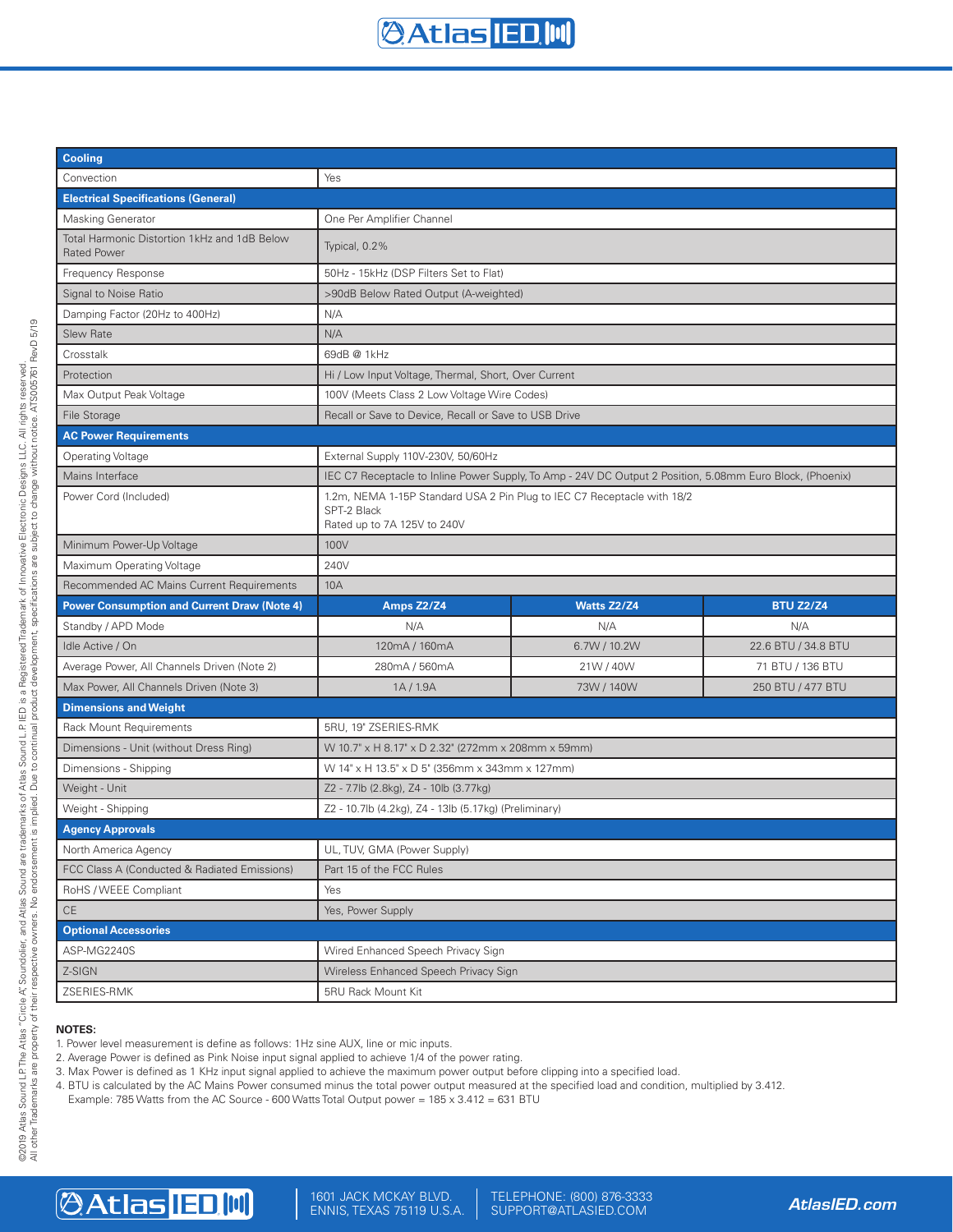## Dimensional Drawings

Surface Mount Configuration



#### Top





Side

#### Flush Mount Configuration



Top





1601 JACK MCKAY BLVD. ENNIS, TEXAS 75119 U.S.A. *AtlasIED.com* TELEPHONE: (800) 876-3333 SUPPORT@ATLASIED.COM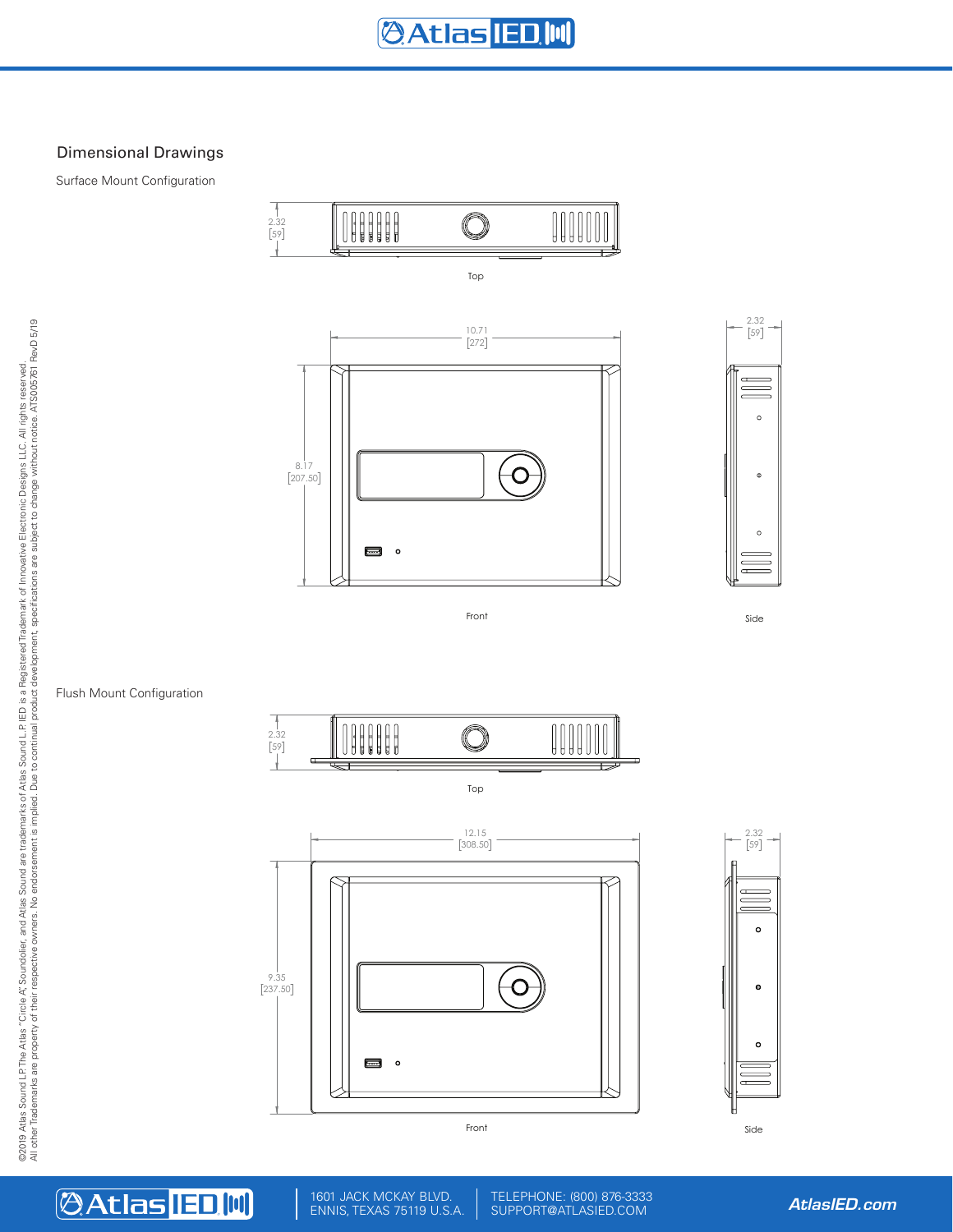### Optional Accessories

**Note:** All series accessories can be used together.



- A. **ASP-MG2240S** The Enhanced Privacy In Use Wired Sign is used to inform the public that a Sound Masking system is in use for their security while having a private conversation. This wired privacy sign is designed to be integrated with the Z Series. The ASP-MG2240S is a 10V DC voltage powered Acrylic LED Diffusion type sign featuring a multi-functional mount with a polished aluminum finish. The ASP-MG2240S can be mounted to a wall or to a single gang electrical box. The mounting hardware is included to support most installation requirements.
- B. **WPD-SWCC** A décor style wall plate featuring a push button switch that activates/deactivates a hard latch contact closure. This product is designed to be used with compatible AtlasIED products that are designed to be remotely activated. The unit is constructed of durable ABS material and includes a red LED system status indicator as well as a removable label guard for easy and clean designation of switch function. The unit has a fourconductor interface connection designed to work with the included Phoenix style connector. This unit can function in remote activation scenarios up to 200 feet from the controlled unit using 22-gauge wire.
- C. **Z-SIGN** The AtlasIED Z-SIGN Enhanced Privacy Sign is used to inform the public that a Sound Masking system is in use for their security while having a private conversation. This wireless privacy sign is designed to be integrated with the AtlasIED Z Series High Definition Acoustical Systems. The Z Series sign works in conjunction with models Z2-B & Z4-B base units. The Z-SIGN is a wireless transceiver that can be used to activate the System's Enhanced Speech Privacy Mode and illuminate indicating the room is secure. The Z-SIGN utilizes 915MHz wireless technology for communication to the Z2 & Z4 base units. This technology assures communication from the sign to the base unit through walls and up to 100ft apart. The Z-SIGN also utilizes BLE® technology for the Z-SIGN to communicate to a phone or tablet via iOS or Android App. This App allows for the customer to engage Speech Privacy Enhancement, plus it allows for the installer to adjust the zone levels remotely during system setup. If using an App, the Z Series features an Enhanced Speech Privacy switch to allow for the sign to set on a desk. The Z Series utilizes high quality rechargeable batteries to assure maximum usage between charges. The Z-SIGN can also be powered utilizing the included power supply. Refer to the Z-SIGN data sheet for more information.
- D. **Z Series App for iOS® or Android®** The Z Series App can be used to engage the Z2 or Z4 into the Enhanced Speech Privacy Mode. It can also be used to remotely adjust music, paging and masking levels per zone. Each input can be tuned to meet each zone's acoustical requirements. • The App uses the smartphone Bluetooth® BLE® technology to connect to the Z2 / Z4 Base unit. The distance of the Bluetooth® transmission is
	- around 100 ft line of site. To avoid dropouts, it is recommended to be in the same room as the Z2 / Z4 base units and stay within 50ft.
	- If longer distance is required a Z-SIGN can be used to act as a relay-bridge between the phone App and the Z2 / Z4 base units. The phone connects to the Z-SIGN via Bluetooth® BLE® and the Z-SIGN transmits the commands to and from the Z2 / Z4 Base units via UHF frequency. The UHF allows for much greater transmission distances compared to Bluetooth®. It is common to get command transmission distances over 100 ft but will vary depending on the building construction and number of walls it has to go through.